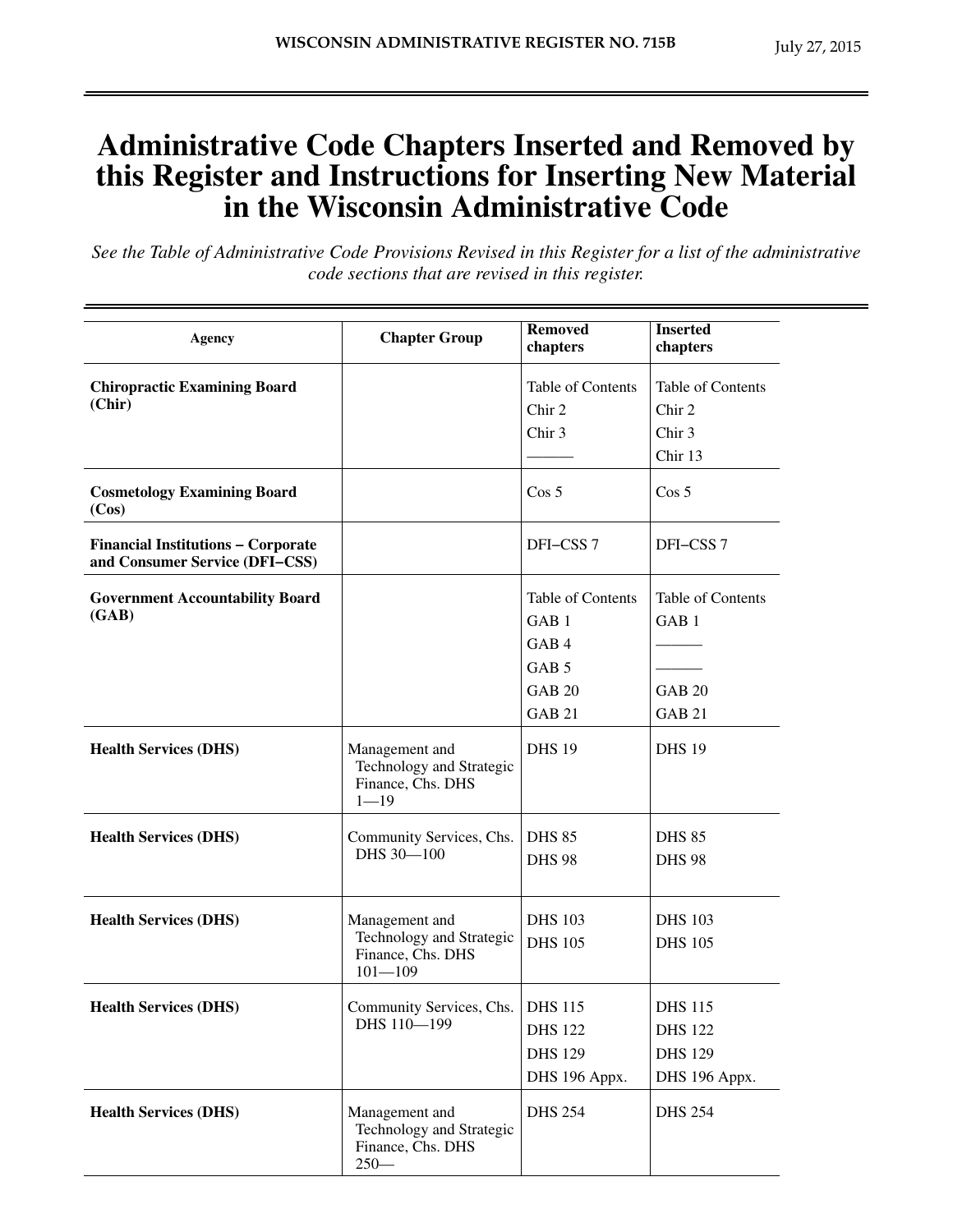| <b>Agency</b>                 | <b>Chapter Group</b>                                                   | <b>Removed</b><br>chapters | <b>Inserted</b><br>chapters |
|-------------------------------|------------------------------------------------------------------------|----------------------------|-----------------------------|
| <b>Natural Resources (NR)</b> | Fish, Game, etc., Chs. NR                                              | <b>NR1</b>                 | NR <sub>1</sub>             |
|                               | $1-$                                                                   | <b>NR10</b>                | <b>NR10</b>                 |
|                               |                                                                        | <b>NR11</b>                | <b>NR11</b>                 |
|                               |                                                                        | NR 12                      | NR 12                       |
|                               |                                                                        | NR 13                      | NR 13                       |
|                               |                                                                        | <b>NR15</b>                | <b>NR15</b>                 |
|                               |                                                                        | NR 19                      | <b>NR19</b>                 |
|                               |                                                                        | NR 45                      | NR 45                       |
| <b>Natural Resources (NR)</b> | <b>Environmental Protection</b>                                        | NR 103                     | NR 103                      |
|                               | -General, Chs. NR                                                      | NR 120                     | NR 120                      |
|                               | $100 -$                                                                | NR 123                     | NR 123                      |
|                               |                                                                        | NR 130                     | NR 130                      |
|                               |                                                                        | NR 131                     | NR 131                      |
|                               |                                                                        | NR 132                     | NR 132                      |
|                               |                                                                        | NR 135                     | NR 135                      |
|                               |                                                                        | NR 140                     | NR 140                      |
|                               |                                                                        | NR 182                     | NR 182                      |
| <b>Natural Resources (NR)</b> | <b>Environmental Protection</b>                                        | NR 200                     | NR 200                      |
|                               | - WPDES, Chs. NR                                                       | <b>NR 201</b>              | <b>NR 201</b>               |
|                               | $200-$                                                                 | NR 203                     | NR 203                      |
|                               |                                                                        | NR 205                     | NR 205                      |
|                               |                                                                        | NR 213                     | NR 213                      |
|                               |                                                                        | NR 214                     | NR 214                      |
|                               |                                                                        | NR 219                     | NR 219                      |
|                               |                                                                        | NR 243                     | NR 243                      |
| <b>Natural Resources (NR)</b> | <b>Environmental Protection</b><br>- Water Regulation,<br>Chs. NR 300- | <b>NR 350</b>              | NR 350                      |
| <b>Natural Resources (NR)</b> | <b>Environmental Protection</b>                                        | NR 405                     | NR 405                      |
|                               | - Air Pollution Control,<br>Chs. NR 400-                               | NR 406                     | NR 406                      |
| <b>Natural Resources (NR)</b> | <b>Environmental Protection</b>                                        | NR 500                     | NR 500                      |
|                               | - Solid Waste                                                          | NR 502                     | NR 502                      |
|                               | Management, Chs. NR                                                    | NR 503                     | NR 503                      |
|                               | $500 -$                                                                | NR 504                     | NR 504                      |
|                               |                                                                        | NR 506                     | NR 506                      |
|                               |                                                                        | NR 507                     | NR 507                      |
|                               |                                                                        | <b>NR 508</b>              | NR 508                      |
|                               |                                                                        |                            |                             |
|                               |                                                                        | NR 509                     | NR 509                      |
|                               |                                                                        | NR 510                     | NR 510                      |
|                               |                                                                        | NR 512                     | NR 512                      |
|                               |                                                                        | NR 514                     | NR 514                      |